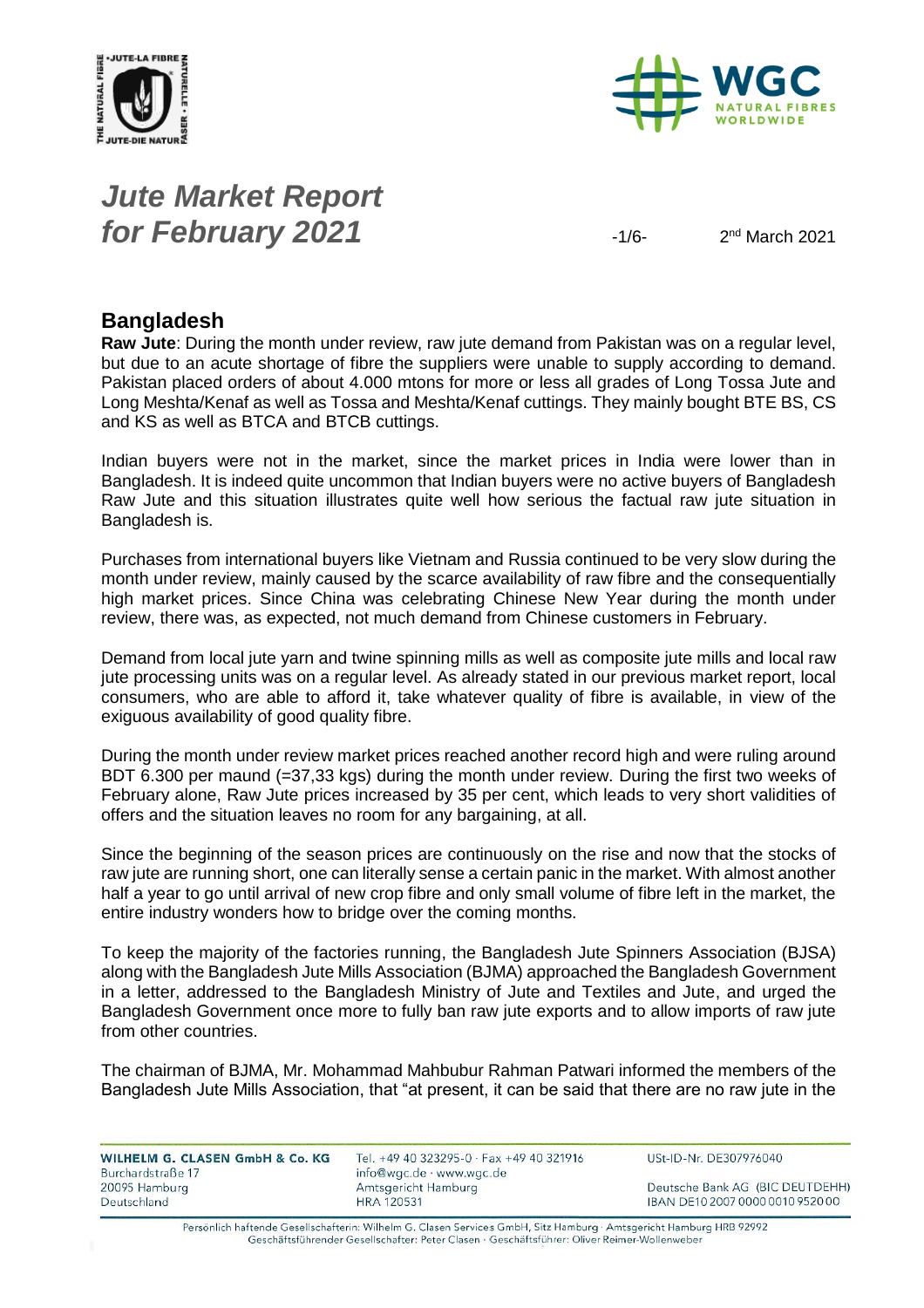



# *Jute Market Report for February 2021*  $\frac{2}{6}$

 $2<sup>nd</sup> March 2021$ 

farmer's house. The current market prie of raw jute has gone up from BDT 5,800 to 6,300 per maund (=37,33 kgs)."

Furthermore he stated, "Already many mills are closing down due to the shortage and higher price of raw jute and also numerous jute mills will be closing down gradually. Despite having a lot of export orders of jute goods, it is not possible to export due to lack of raw jute."…"Because of the low yield of raw jute due to the natural disaster this year (2020), the Fariya and stock holders are taking advantage of this situation by stocking up raw jute and increasing the price of raw jute abnormally in the market."…

"It is estimated that this year the production of raw jute will come down to around 55 lakh bales. The jute industry will need about 60 lakh bales of raw jute and another 5 lakh bales for household use and usually 8 lakh bales of raw jute for export. The total raw jute requirement is around 73 lakh bales for local use and export, hence there is around 18 lakh bales of raw jute shortage in this year."

Farmers said they were planning to cultivate more jute next season in hopes of getting good prices once again. This statement might sound like a silver lining, but one has to bear in mind that even though farmers are encouraged by the high prices and may be motivated to grow more jute, one has to think about where to sell the jute when all the mills are closed.

The Jute Ministry Secretary Lokman Hossain Mia mentioned that "Due to the Covid-19 pandemic, we failed to produce the desired quantity of jute. In addition, the demand for jute products is rising around the world and that's why the high demand and low production resulted in record jute prices. "I hope it's a good sign for our farmers and they will produce more jute in the future," he added. "I think this demand and supply crisis will be solved in the upcoming year; we are taking initiatives to solve it," he further said.

Even though the entire industry places their hopes in the new crop, one has to bear in mind that Bangladesh might face another natural disaster as experienced during harvest season in 2020. Past experiences taught us that in case the prediction of new crop yield might be not as good as the entire industry hopes, raw jute prices will most likely not come down to a regular level. Therefore a certain prudence is required when planning for new crop season.

Corresponding to the shortage of fibre Raw Jute and Meshta, export prices increased further by about USD 400,00 to 500,00 per metric ton.

Raw jute exports during the period of July 2020 up to December 2020 amounted to 338.182 bales against 474.707 bales during the same period in 2019.

| WILHELM G. CLASEN GmbH & Co. KG | Tel. +49 40 323295-0 · Fax +49 40 321916 | USt-ID-Nr. DE307976040           |
|---------------------------------|------------------------------------------|----------------------------------|
| Burchardstraße 17               | info@wgc.de · www.wgc.de                 |                                  |
| 20095 Hamburg                   | Amtsgericht Hamburg                      | Deutsche Bank AG (BIC DEUTDEHH)  |
| Deutschland                     | <b>HRA 120531</b>                        | IBAN DE10 2007 0000 0010 9520 00 |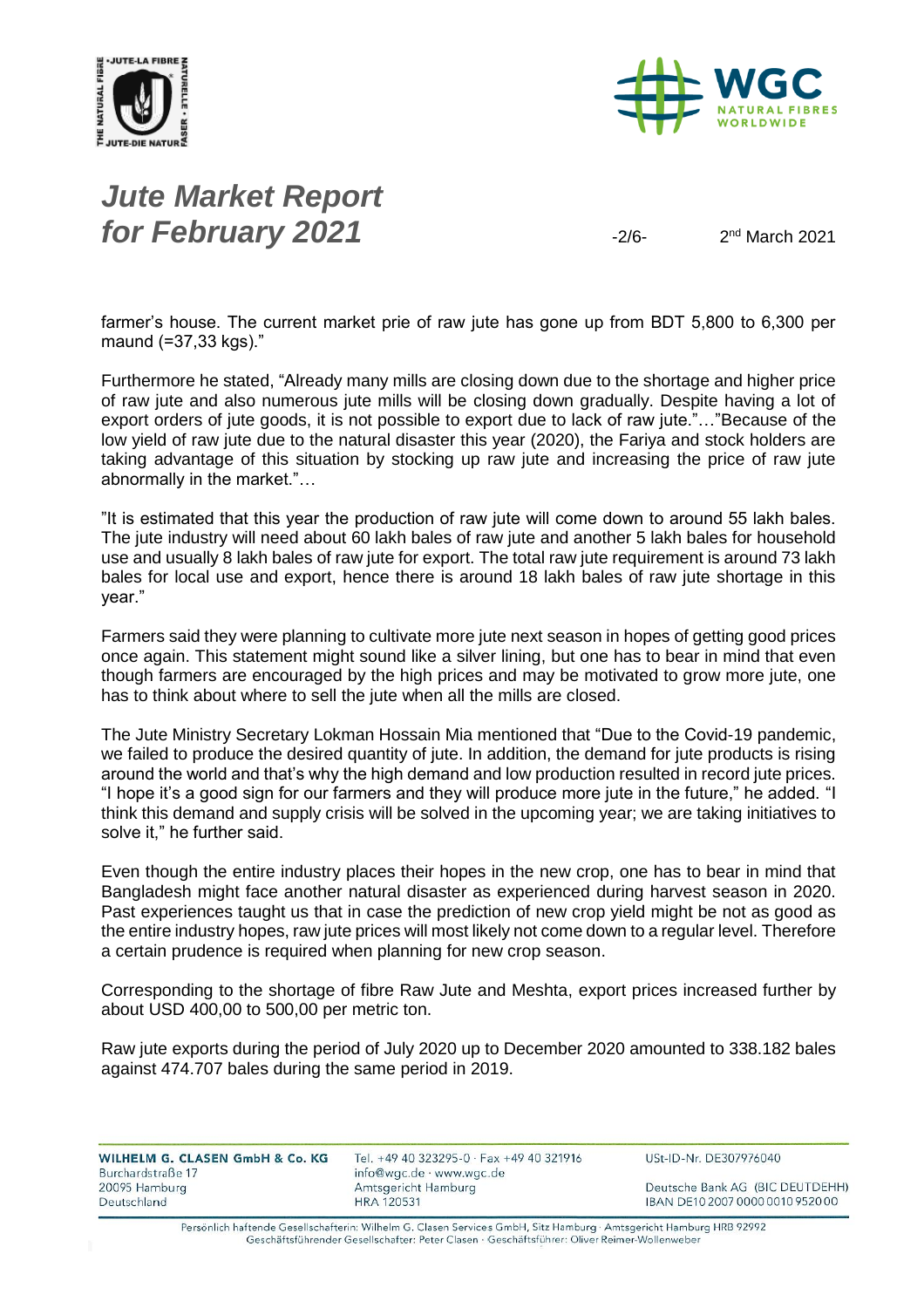



#### *Jute Market Report for February 2021*  $\frac{3}{6}$

 $2<sup>nd</sup> March 2021$ 

In order to illustrate and visualise the local price development of the preceding months and to underline the seriousness of the situation, please find hereafter a price development chart of the local raw jute market prices:



**Weather conditions**: From early until middle of the month under review the entire country witnessed low temperatures and foggy weather which again lead to congested highways and blocked terminals, due to low visibility on roads and highways. During the second half under review the country enjoyed bright sunshine.

**Jute Yarn and Twine**: Regular export demand for both high and low quality of Jute yarn and twine is reported from regular importing countries like Turkey, The Middle East, Uzbekistan, Indonesia and Malaysia. Same applies for demand from other international markets such as Europe and African countries, but due to the high market prices, international buyers placed less orders than usual.

Local demand for both Sacking and Hessian quality of jute yarn for packaging purposes remained stable during the month under review.

| WILHELM G. CLASEN GmbH & Co. KG | Tel. +49 40 323295-0 $\cdot$ Fax +49 40 321916 | USt-ID-Nr. DE307976040           |
|---------------------------------|------------------------------------------------|----------------------------------|
| Burchardstraße 17               | info@wgc.de · www.wgc.de                       |                                  |
| 20095 Hamburg                   | Amtsgericht Hamburg                            | Deutsche Bank AG (BIC DEUTDEHH)  |
| Deutschland                     | <b>HRA 120531</b>                              | IBAN DE10 2007 0000 0010 9520 00 |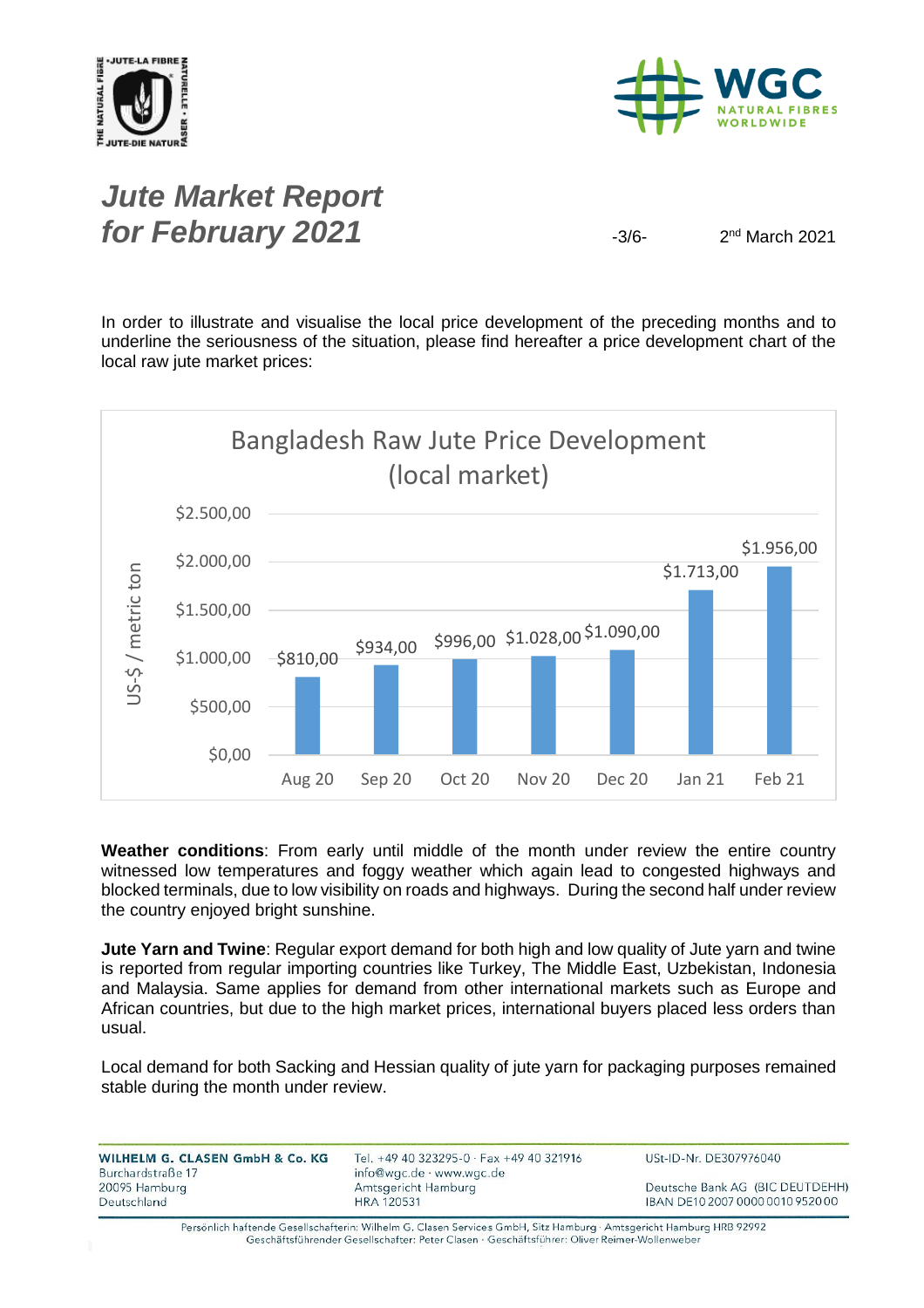



# *Jute Market Report for February 2021*  $\frac{4}{6}$

 $2<sup>nd</sup> March 2021$ 

As already expressed above, the overall situation of the local jute yarn and twine spinning mills is very much alarming. Around 40 mills were already forced to discontinue the production and it is feared that overall 95 per cent of the local jute mills may shut down next month, due to acute shortage of fibre. The number of jute mills unable to honour contractual commitments for lack of raw materials is alarmingly increasing.

In consequence export market prices for light and heavy count jute yarns and twines increased heavily, i.e. by about USD 600,00 per metric ton for lower grades and by about USD 1.000,00 per metric ton for higher grades.

**Jute Goods**: Export demands for both Hessians and Sackings from countries such as Europe, USA, Iran and Vietnam were on an average level. Demand for Sackings from African countries increased during the month under review. India was regularly in the market for unstitched Binola and B-Twill fabrics.

Jute CBC demand from the regular importing countries like Europe, Australia and New Zealand increased during the month under review.

Export prices during the month under review have increased as follows:

| Hessians: | approx. 18 to 20 % |
|-----------|--------------------|
| Sackings: | approx. 14 to 16 % |
| CBC:      | approx. $16\%$     |

The Bangladesh Government decided to lease out all 25 state-run jute mills, which were closed in July 2020, to the private sector despite initial plans of reopening them either through joint venture, public-private partnership, or a government-to-government (G2G) agreement.

The terms and conditions of the lease contracts are nearly finalised and international tenders for this purpose might be issued within a week or two, said sources at the Bangladesh Jute Mills Corporation (BJMC). According to BJMC and ministry sources, it has been decided to lease out the mills for a period of five to 20 years through an open bidding system.

**Maritime transport**: A combination of rebounding demand for goods in the second half of 2020, supply chain disruptions -such as container box shortages and port congestion- and more strategic capacity management drove container freight rates up, especially on the routes from China to Europe and the US. Shipping one 40ft container from China to Europe or the US West Coast now costs over USD 8,000 and US\$ 4,000, respectively, from well below USD 2,000 a year ago.

| WILHELM G. CLASEN GmbH & Co. KG<br>Burchardstraße 17 | Tel. +49 40 323295-0 · Fax +49 40 321916<br>info@wgc.de · www.wgc.de | USt-ID-Nr. DE307976040           |
|------------------------------------------------------|----------------------------------------------------------------------|----------------------------------|
| 20095 Hamburg                                        | Amtsgericht Hamburg                                                  | Deutsche Bank AG (BIC DEUTDEHH)  |
| Deutschland                                          | <b>HRA 120531</b>                                                    | IBAN DE10 2007 0000 0010 9520 00 |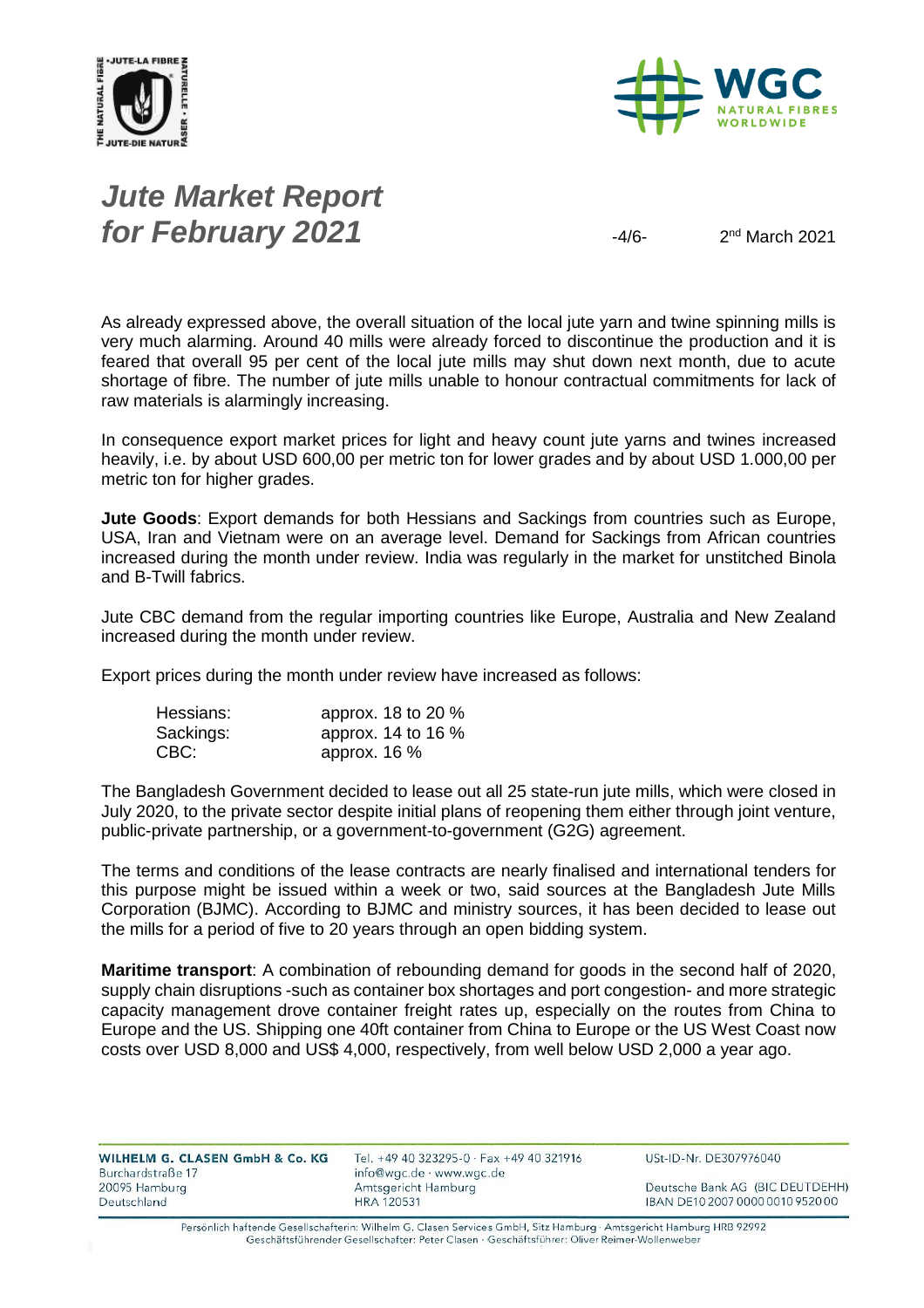



# *Jute Market Report for February 2021*  $-5/6$

 $2<sup>nd</sup> March 2021$ 

Ocean carriers are determined to keep container spot rates at their highly elevated levels for as long as possible, as they look to lock in annual contract customers with rate increases of 100% or more with no sign of a spot rate decline following Chinese New Year.

#### **India**

**Raw Jute**: During the month under review the market firmed up with following quotations of the Jute Balers Association (JBA): Grade TD-4 IRs 7.600,00 and Grade TD-5 IRs 7.100 per 100 kg. During the month under review mills were getting raw jute from the mukams, but in view of the acute shortage of fibre, the suppliers were unable to supply as per their demand.

According to local weather services, India should experience normal monsoon season in 2021.

First forecast are indicating that for 2021 around 5,88 lakh hectares are planned for jute sowings, compared to 6,66 lakh hectares in 2020.

**Jute Yarn and Twine**: During the month under review demand increased and led to a price hike of about 15 per cent.

**Jute Goods**: Prices of Hessians increased by about 10 per cent due to rising raw jute prices during the month under review. Selective mills asking for premium of 5 per cent against prices quoted by "standard"mills. Prices for Sackings increased by about 2 per cent and selective mills asking for premium of about 2 per cent.

Availability of Jute Carpet Backing Cloth continuous to be rather poor, as most overseas customers placed long term orders with the manufacturers. Anyhow, some availability for August is reported, but at very high prices, only.

The Indian Government ordered approx. 200,000 bales of B-Twill bags during the month under review. The backlog is now around 150,000 bales. In consequence to the continuous backlog from the mills, second hand jute bags as well as PP bags are now allowed to be used, as well.

Waiverly and Nuddea Jute Mills continued to suspend their production due to acute shortage of raw jute. Other mills resumed production either with low or full capacity depending on their financial abilities.

The announced stock monitoring by the Indian Jute Commissioner is in force, but it appears to difficult to fully enforce the same. Accordingly and in view of the acute shortage of raw jute in India, a regulatory production cut is under consideration, as well.

| WILHELM G. CLASEN GmbH & Co. KG | Tel. +49 40 323295-0 · Fax +49 40 321916 | USt-ID-Nr. DE307976040           |
|---------------------------------|------------------------------------------|----------------------------------|
| Burchardstraße 17               | info@wgc.de · www.wgc.de                 |                                  |
| 20095 Hamburg                   | Amtsgericht Hamburg                      | Deutsche Bank AG (BIC DEUTDEHH)  |
| Deutschland                     | <b>HRA 120531</b>                        | IBAN DE10 2007 0000 0010 9520 00 |